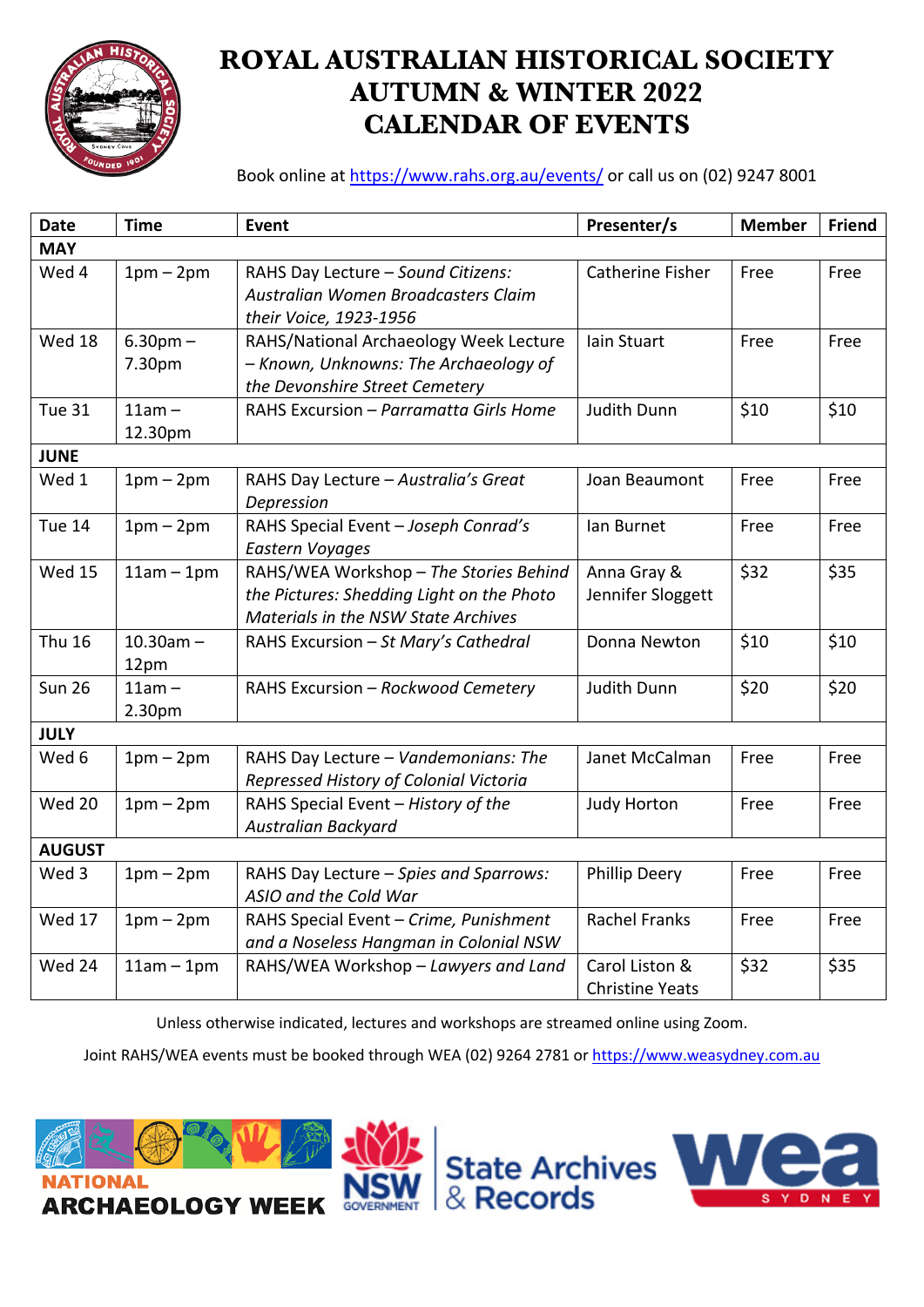## **RAHS Day Lecture –** *Sound Citizens: Australian Women Broadcasters Claim their Voice, 1923-1956* **Wednesday 4 May 2022, 1pm – 2pm online via Zoom. Cost: Free**

In 1954 Dame Enid Lyons, the first woman elected to the Australian House of Representatives, argued that radio had 'created a bigger revolution in the life of a woman than anything that has happened any time' as it brought the public sphere into the home and women into the public sphere. Taking this claim as its starting point, *Sound Citizens* examines how a cohort of professional women broadcasters, activists and politicians used radio to contribute to the public sphere and improve women's status in Australia from the 1920s until the 1950s. Radio provided a platform for women to contribute to public discourse and normalised the presence of women's voices in the public sphere, both literally and figuratively.

**About the speaker:** Dr Catherine Fisher is a historian and policy adviser who holds a PhD from the School of History at The Australian National University. Her first book, *Sound Citizens: Australian Women Broadcasters Claim their Voice, 1923-1956* was published by ANU Press in 2021. She also co-edited *Expressions of War in Australia and the Pacific: Language, Trauma, Memory, and Official Discourse* (Palgrave Macmillan, 2020).

## **RAHS/NAW Lecture –** *Known, Unknowns: The Archaeology of Devonshire Street Cemetery* **Wednesday 18 May, 6.30am – 7.30pm via Zoom. Cost: Free**

What happened when a cemetery exhumed in 1901 was impacted on by modern redevelopment? This is the case of the Devonshire Street Cemetery which occupied a sand ridge from 1819 to 1901. After 1901 the graved were exhumed and reburied. The sand ridge was flattened and Central Station was constructed on the site. From 2018, redevelopment of Sydney's public transport impacted on the location of the Devonshire Street Cemetery. But was anyone left? Interestingly, and at times controversially, the answer was yes! Dr Iain Stuart who was the Excavation Director on the two projects that impacted the Cemetery site will talk on the history of the Devonshire Street Cemetery, outline the archaeological programs that were undertaken and discuss some of the results of the work.

**About the speaker:** Dr Iain Stuart is a graduate from Latrobe University (in Prehistoric Archaeology), Monash University (in Environmental Science) and the University of Sydney where he wrote his dissertation on 19th century rural landscapes. He has worked for the Government Heritage Agencies in Victoria and NSW and as an archaeological consultant on various projects since 1993. Although coming from an archaeological background he is also a professional historian as well as an industrial heritage specialist. He is a Councillor of the RAHS. He has a strong commitment to the protection and management of our heritage. He also has a strong belief that everyone working on Australia's heritage should have at least a good working knowledge of Australia's history.

## **RAHS Excursion –** *Parramatta Girls Home* **Tuesday 31 May 2022, 11am – 12.30pm at 1 Fleet Street, North Parramatta. Cost: \$10**

Join Judith Dunn for a tour of the historic Parramatta Girls Home. This institution was the principal child welfare facility for girls in NSW from 1887 to 1974. Someone who was sent to Parramatta Girls Home as a child will give a talk on her experiences in the home before we inspect two of the buildings and the newly opened Children's Memorial Garden. The home was originally erected as the Roman Catholic Orphan School.

## **RAHS Day Lecture –** *Australia's Great Depression* **Wednesday 1 June 2022, 1pm – 2pm online via Zoom. Cost: Free**

Some generations are born unlucky. Australians who survived the horrors of the Great War were soon faced with the shock of the Great Depression. With over a third of the workforce unemployed in 1932, Australia was one of the hardest hit countries in the world. In this wide-ranging account of the Great Depression in Australia, Joan Beaumont shows how high levels of debt and the collapse of wool and wheat prices left Australia particularly exposed in the world's worst depression. Threatened with national insolvency, and with little room for policy innovation, governments resorted to austerity and deflation. Violent protests erupted in the streets and paramilitary movements threatened the political order.

**About the speaker:** Joan Beaumont is Professor Emerita at ANU. She is an internationally recognised historian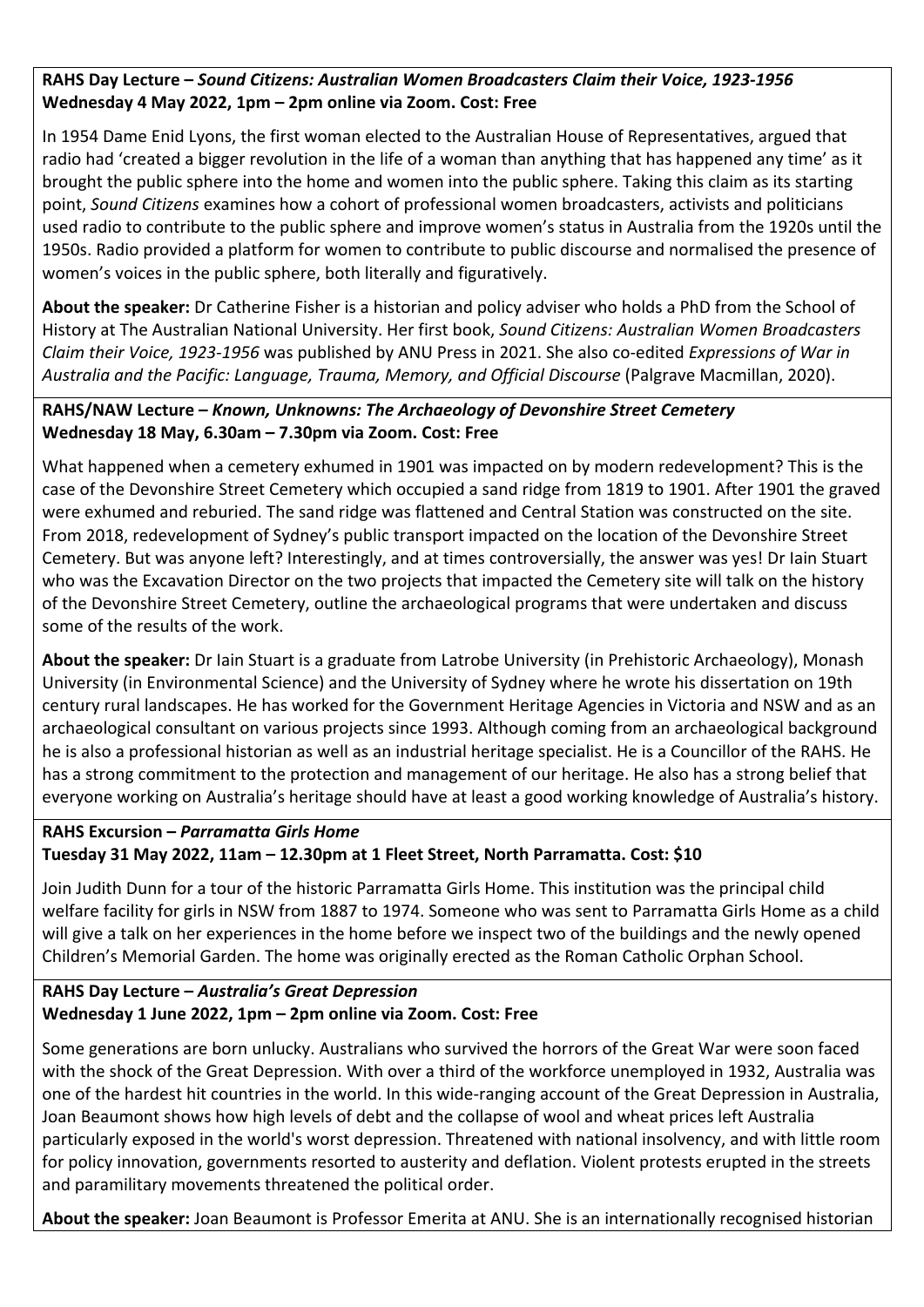of Australia in the two world wars, Australian defence and foreign policy, the history of prisoners of war and the memory and heritage of war. Her publications include the critically acclaimed *Broken Nation: Australians and the Great War*, joint winner of the 2014 Prime Minister's Literary Award (Australian History).

## **RAHS Special Event –** *Joseph Conrad's Eastern Voyages* **Tuesday 14 June 2022, 1pm – 2pm online via Zoom. Cost: Free**

Joseph Conrad's greatness lies in his ability to create an absolutely convincing illusion of reality and his greatest honour was to have his novels regarded as English classics in his own lifetime, even though English was not his native language. Conrad lived an adventurous life at sea in the final and glorious days of sailing ships and his favoured destination was Australia, the port of Singapore and the remote ports of the Indonesian archipelago. Towards the end of his sailing career, he began to write of his experiences of a river and a settlement in East Borneo which he described as 'One of the last, forgotten, unknown places on earth'. His first novels were all based on the places he had visited, the stories he had heard, and the people he had met during these voyages.

**About the speaker:** Ian is the author of six books that relate to both maritime history, the spice trade and the Indonesian archipelago. These include *Spice Islands*, *East Indies*, *Archipelago*, *Where Australia Collides with Asia*, *The Tasman Map* and his latest book is *Joseph Conrad's Eastern Voyages*.

**RAHS/WEA Workshop –** *The Stories Behind the Pictures: Shedding Light on the Photographic Material in the NSW State Archives* **| Wednesday 15 June 2022, 11am – 1pm via Zoom Cost: RAHS/WEA Members \$32 | Non-Members \$35**

**Bookings through WEA (02) 9264 2781 or online at https://www.weasydney.com.au/course/SBPSLPM**

The NSW State Archives includes a vast collection of photographic images created by NSW Government agencies, beginning in the late nineteenth century. The State Archives digitisation program aims to bring many of these images to light using the latest technologies and Anna Gray will talk more about this digitisation project and program. Jenny Sloggett will talk about the photographic material in the collection, some of it hidden in plain sight, and how you can make best use of these records in your research.

## **RAHS Excursion –** *St Mary's Cathedral* **| Thursday 16 June, 10.30am – 12pm at 2 St Mary's Road. Cost: \$10**

Built on land given to the Catholic Church during the earliest days of colonisation (1820), Australia's largest Cathedral is regarded as one of the finest examples of an English-style Gothic revival building in the world. There are many notable architectural features in the Cathedral's design including the sandstone interior and façade, its beautiful stained-glass windows and the high central nave. If you love history or architecture, the building and its interior will offer lots of interesting discoveries.

## **RAHS Excursion –** *Bus Tour of Rockwood Cemetery* **| Sunday 26 June 2022, 11am – 2.30pm. Cost: \$20**

Tour this extraordinary "Sleeping City" established in 1868. View the Victorian layout including serpentine canals, fountains and summer houses. See the site of the main station and memorials to Chinese miners, those removed from Town Hall Cemetery and the gates from Devonshire St Cemetery. Visit many denominational sections and significant individuals such as David Scott Mitchell and Izzy Chapman.

## **RAHS Day Lecture –** *Vandemonians: The Repressed History of Colonial Victoria* **Wednesday 6 July 2022, 1pm – 2pm online via Zoom. Cost: Free**

It was meant to be 'Victoria the Free', uncontaminated by the Convict Stain. Yet they came in their tens of thousands as soon as they were cut free or able to bolt. More than half of all those transported to Van Diemen's Land as convicts would one day settle or spend time in Victoria. There they were demonised as Vandemonians. Burdened by their pasts and their shame, their lives as free men and women, even within their own families, were forever shrouded in secrets and lies. Only now are we discovering their stories and Victoria's place in the nation's convict history.

**About the speaker:** Emeritus Redmond Barry Professor Janet McCalman AC commenced teaching at the University of Melbourne in 1998. Since that time, she has pioneered the building of historical life course datasets for demographic and health analysis. She is the author of three multi-award-winning books.